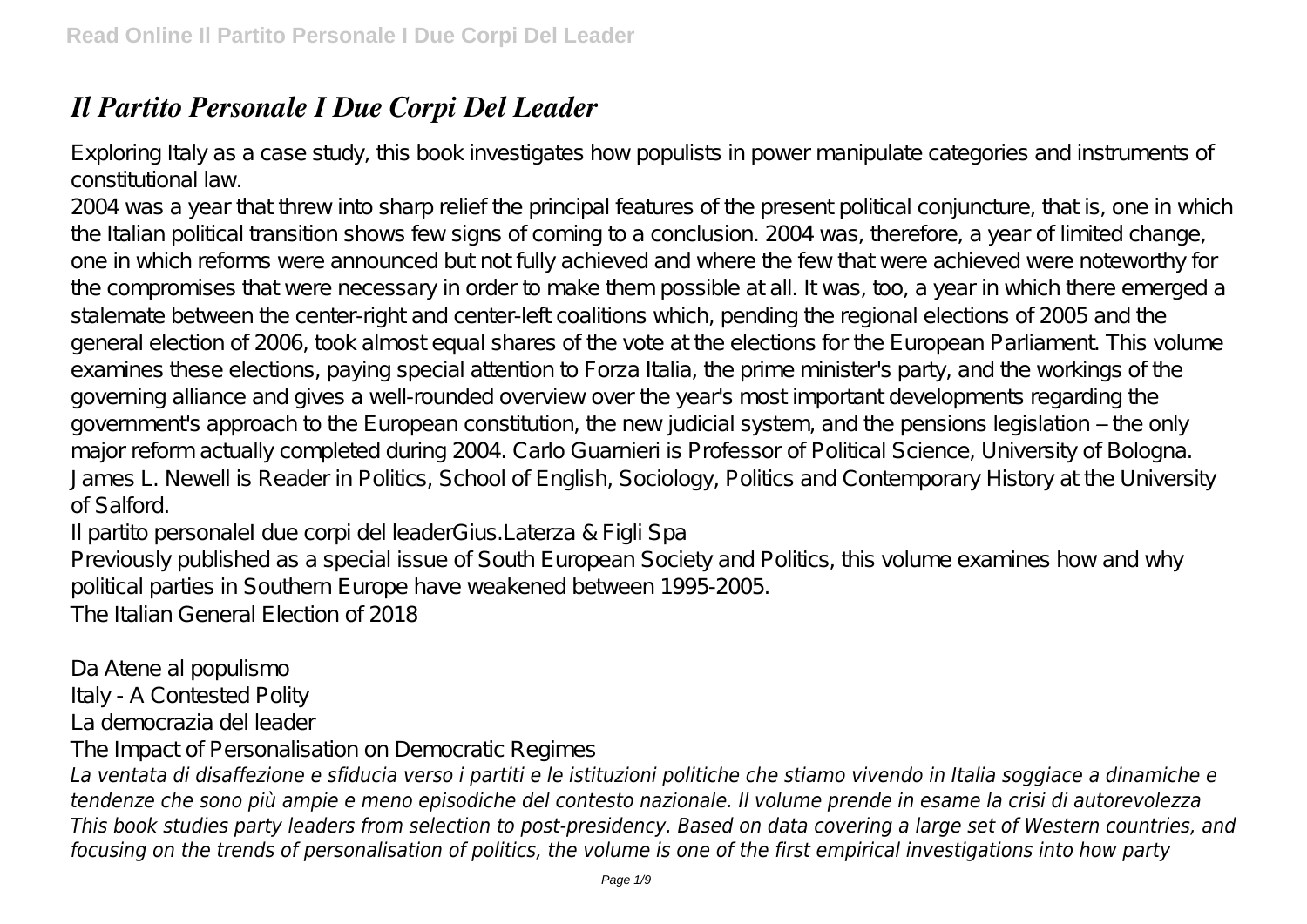*leaders are elected, how long they stay in office, and whether they enter and guide democratic governments. It also provides novel data on how leaders end their career in a broad and diverse range of business activities. Topics covered include political leaders' increasing autonomy, their reinforcement of popular legitimation, often through the introduction of direct election by party rank and file, and their grip on party organization. The book will appeal to students and scholars interested in political parties, political leadership, the transformation of democracy, and comparative politics.*

*This Handbook provides the most comprehensive overview of the role of electoral advertising on television and new forms of advertising in countries from all parts of the world currently available. Thematic chapters address advertising effects, negative ads, the perspective of practitioners and gender role. Country chapters summarize research on issues including political and electoral systems; history of ads; the content of ads; reception and effects of ads; regulation of political advertising on television and the Internet; financing political advertising; and prospects for the future. The Handbook confirms that candidates spend the major part of their campaign budget on television advertising. The US enjoys a special situation with almost no restrictions on electoral advertising whereas other countries have regulation for the time, amount and sometimes even the content of electoral advertising or they do not allow television advertising at all. The role that television advertising plays in elections is dependent on the political, the electoral and the media context and can generally be regarded as a reflection of the political culture of a country. The Internet is relatively unregulated and is the channel of the future for political advertising in many countries*

*This insightful book guides readers through the transformation of, and theoretical challenges posed by, the separation of powers in national contexts. Building on the notion that the traditional tripartite structure of the separation of powers has undergone a significant process of fragmentation and expansion, this book identifies and illustrates the most pressing and intriguing aspects of the separation of powers in contemporary constitutional systems.*

*Place and Politics in Modern Italy*

*Beppe Grillo's Five Star Movement*

*Party Change in Southern Europe*

*Managing Leader Selection in European Political Parties*

*An Interactive Dictionary of Political Science Concepts*

*Representation, Participation, and Power*

This book explores the varying ways in which political parties in Europe make arguably their most important decisions: the selection of their leaders. The choice shapes the representation of a party externally. It also influences the management of internal conflict, because there will always be some disagreement about the party's direction. The rules of selection will naturally affect the outcome. Yet there is more to it than rules. Sometimes the process is open and fiercely contested. Sometimes the field of potential leaders is filtered even Page 2/9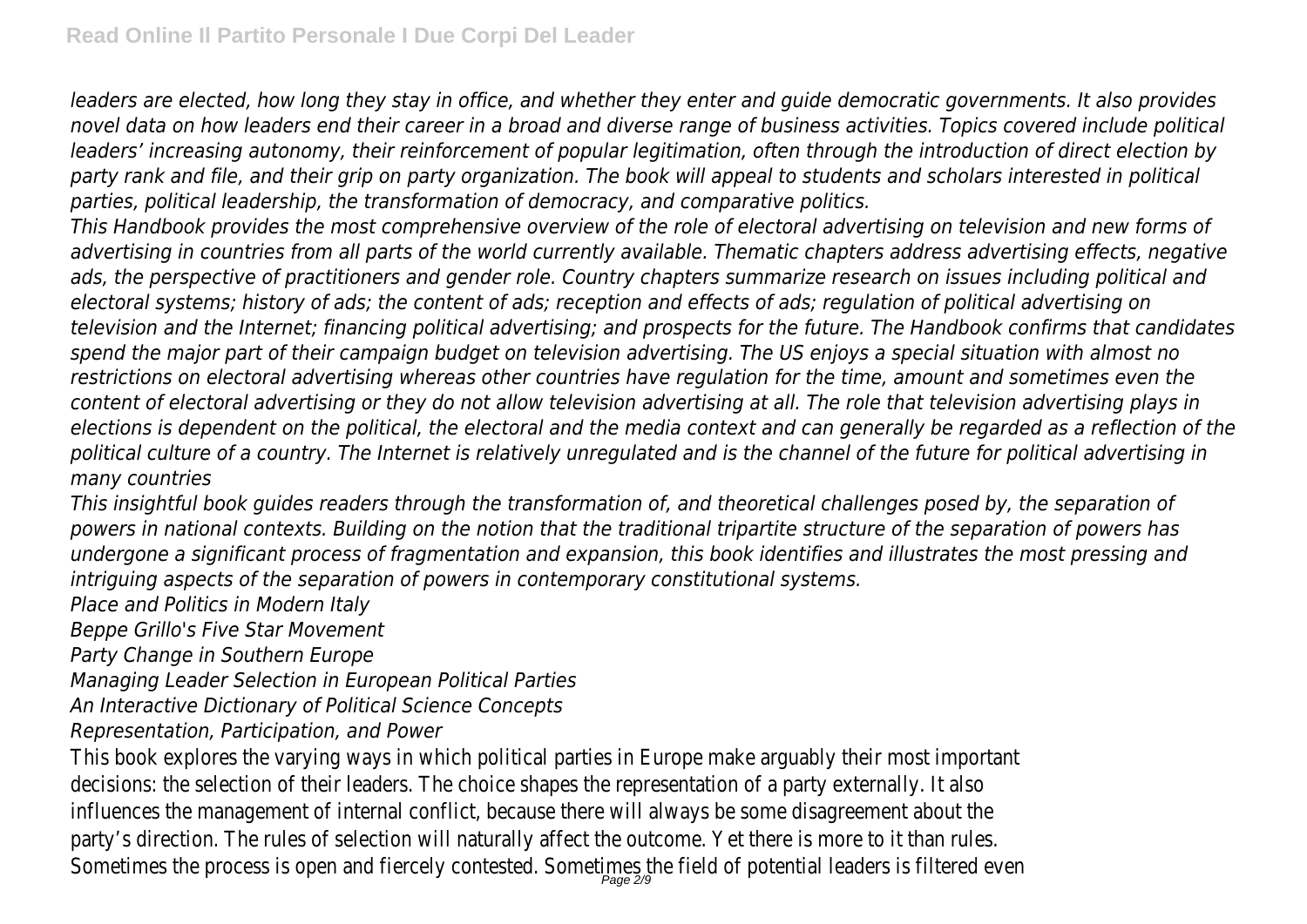before the decision reaches the selectorate – the organ that, according to party statutes, formally makes the appointment. The selectorate might have only a single candidate to ratify, a so-called 'coronation'. The book presents a framework for analysing both the formal and informal sides of leader selection, and hones the framework through its application in a series of case studies from nine European countries.

This cutting-edge book explores the diverse and contested meanings of 'citizenship' in the 21st century, as representative democracy faces a mounting crisis in the wake of the digital age. Luigi Ceccarini enriches and updates the common notion of citizenship, answering the question of how it is possible to fully live as a citizen in a post-modern political community.

The Oxford Handbook of Italian Politics provides a comprehensive look at the political life of one of Europe's most exciting and turbulent democracies. Under the hegemonic influence of Christian Democracy in the early post-World War II decades, Italy went through a period of rapid growth and political transformation. In part this resulted in tumult and a crisis of governability; however, it also gave rise to innovation in the form of Eurocommunism and new forms of political accommodation. The great strength of Italy lay in its constitution; its great weakness lay in certain legacies of the past. Organized crime - popularly but not exclusively associated with the mafia - is one example. A self-contained and well entrenched 'caste' of political and economic elites is another. These weaknesses became apparent in the breakdown of political order in the late 1980s and early 1990s. This ushered in a combination of populist political mobilization and experimentation with electoral systems design, and the result has been more evolutionary than transformative. Italian politics today is different from what it was during the immediate post-World War II period, but it still shows many of the influences of the past.

Personalisation is the most relevant political phenomenon of our time. After the decline of structural and ideological foundations of Western democracies, a radical shift from collective to individual actors and institutions has occurred in several political systems. On the one hand, political leaders have gained centrality on the democratic scene as a consequence of both a more direct, sometimes plebiscitary, relationship with citizens, and a more direct control of the executive administration. On the other hand, a process of fragmentation occurs at the mass level, where electoral volatility has strongly increased and the spread of social media enables each citizen to express their convictions in the self-referential autonomy of the digital networks. Monocratic Government: The Impact of Personalisation on Democratic Regimes analyses the consequences of personalisation of political leaders on democratic government by asking whether it is possible to keep together Page 3/9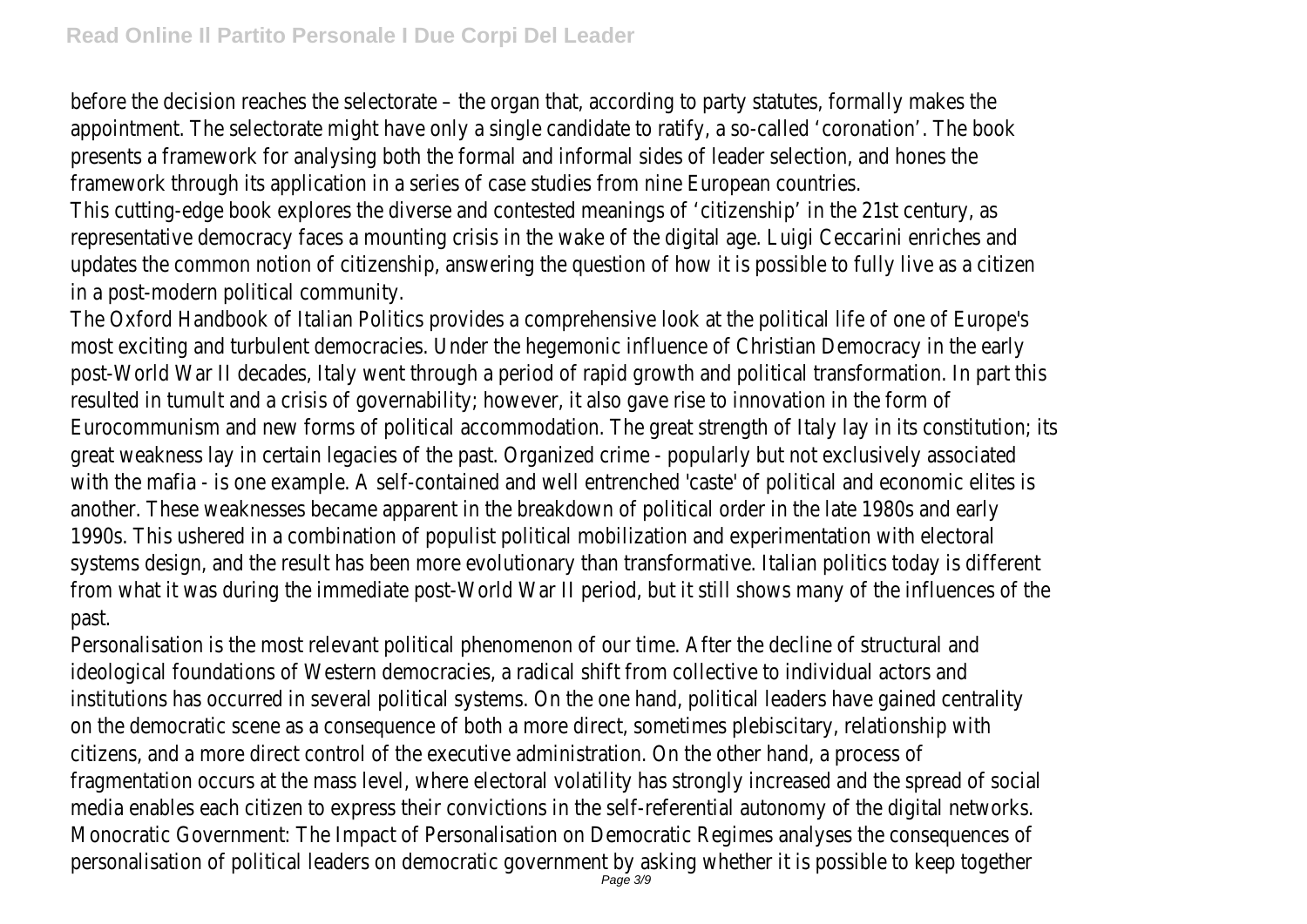demos and kratos in a post-particratic context. It explores topics such as governmental decrees, Trumpgovernance, and includes an analysis of the coronavirus outbreak. Offering comparative insights and exploring how political leaders govern in the United States, France, Germany, Italy, and Hungary, this volume brings into focus the study of political personalisation in relation to some of the key trends – and crises – in modern politics.

The Challenges of Online Organisation and Participation

Quo Vadis?

Dividing Power

Talk&Tweet

The Oxford Handbook of Italian Politics

Political Leaders Beyond Party Politics

Analyses the developments in state transformation from 2008 crisis to present, showing the political-institutional patterns of this last segment of neoliberal transition and democratic crisis

A study of party competition in Europe since 2008 aids understanding of the recent, often dramatic, changes taking place in European politics.

This book provides a lively and comprehensive account of the unprecedented Italian general election of 2018 and of its profound significance for Italy and beyond. The contributions in this volume cover the political, economic and international contexts in which the vote took place, and consider the main election contenders in the run-up to the election as well as the campaigns. The book further examines the election outcome, analysing the votes and discussing the impact of the election on the turnover of parliamentary personnel as well as examining the outcome from the viewpoint of government formation.

The separation of powers doctrine is undoubtedly one of the key principles of contemporary constitutionalism. Despite this, it has not been framed into a single, homogeneous, and thus universal form. The abundance of approaches and nuances found in legal and political doctrine makes it an extremely labile and meandering concept, which can take on a variety of shapes. Its legislative articulation is by no means uniform, and thus reproducible, either. The separation of powers in constitutional law is therefore expressed in a broad array of formulas, sometimes explicitly, sometimes implicitly. In addition, it can take on a classic, almost model form, or it can be shaped in a significantly altered manner compared to what we used to call its model […] …the dispersion of ideas about what the separation of powers is, where it originates or how to best frame and apply it in legislation and practice does not deprive the separation of powers of the nature of a timeless general notion that underlies the very concept of the division of power. After all, the impulse to formulate the assumptions for the separation of powers was in each case triggered by the desire to eliminate the vesting of unlimited or excessive power in an individual or a narrow, oligarchised group. Therefore, its essence and also the main advantage is, first of all, protection against the despotism of power, which translates into the specific benefit of consolidation of institutional guarantees of civil rights and liberties through the attribution of individual power functions to different branches of government, and then their clear separation". MARCIN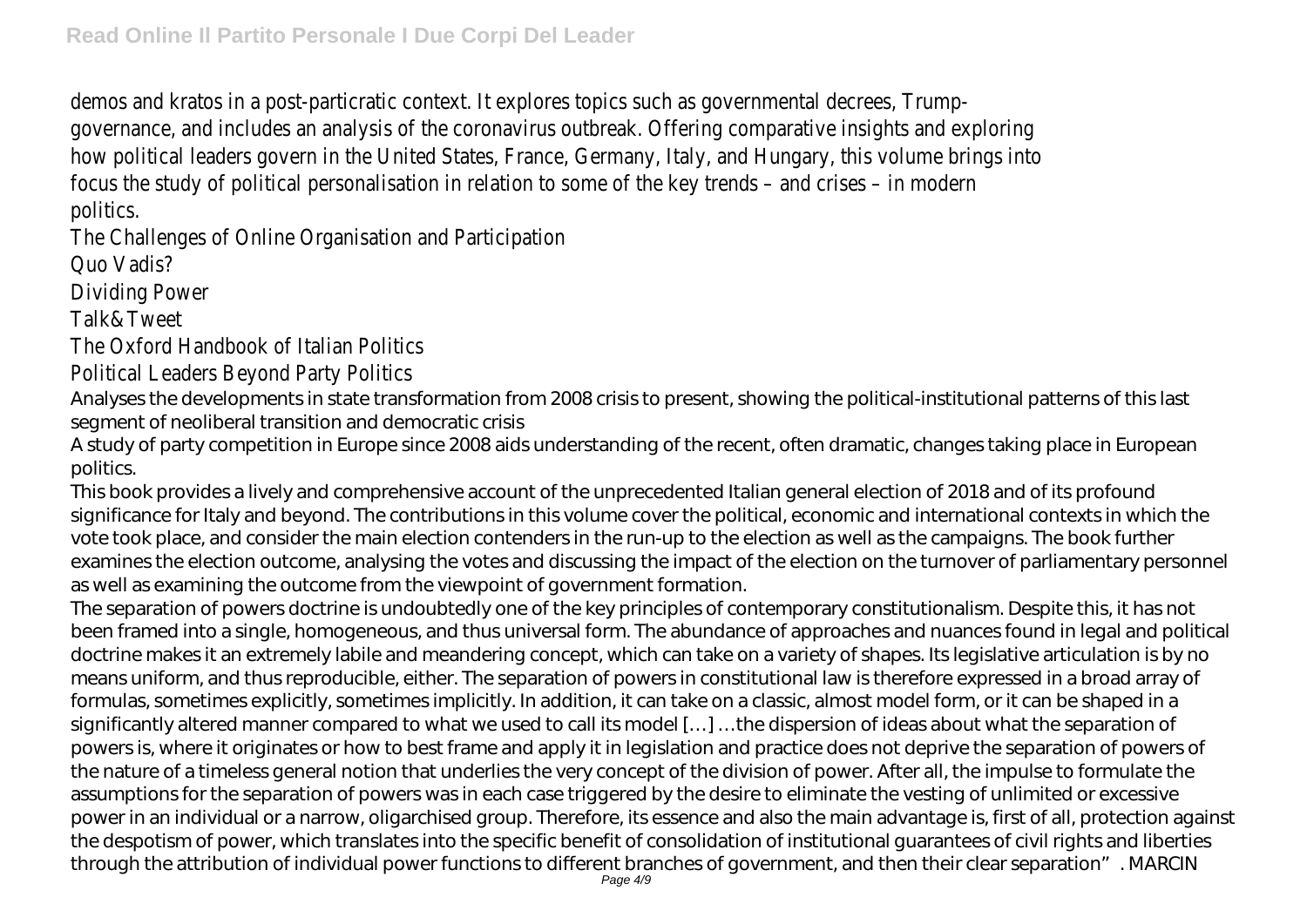## ROMANOWSKI, Separation of Powers: Meanders of Doctrine and Legislation

Monocratic Government

siccome immobile

la campagna elettorale 2013 tra Tv e Twitter

New Challenges to the Separation of Powers

A Controversial Concept and Its Diverse Forms

Verso il decentramento delle politiche di welfare

*In an increasing number of countries around the world, populist leaders, political parties and movements have gained prominence and influence, either by electoral successes on their own or by influencing other political parties and the national political discourse. While it is widely acknowledged that the media and the role of communication more broadly are key to understanding the rise and success of populist leaders, parties and movements, there is however very little research on populist political communication, at least in the English-speaking research literature. Originating from a research project funded by the European Cooperation in the field of Scientific and Technical Research (COST), this book seeks to advance this research. It includes examinations 24 European countries, and focuses on three areas within the context of populism and populist political communication: populist actors as communicators, the media and populism and citizens and populism. La nostra democrazia è irriconoscibile. Senza una rappresentanza funzionante, senza partiti governanti, senza elettori partecipanti. Una democrazia senza. Al centro della scena politica resistono solo i leader, ultimo perno di comunicazione, mobilitazione e decisione. Avamposto sempre più isolato della frontiera pubblica occidentale. Ma può la democrazia sopravvivere solo come protesi e baluardo della leadership? Per rispondere, dobbiamo avere il coraggio di capire perché il re è ritornato nudo. E cosa ci aspetta, oltre l'ultima spiaggia.*

*Political party organizations play large roles in democracies, yet their organizations differ widely, and their statutes change much more frequently than constitutions or electoral laws. How do these differences, and these frequent changes, affect the operation of democracy? This book seeks to answer these questions by presenting a comprehensive overview of the state of party organization in nineteen contemporary democracies. Using a unique new data collection, the book's chapters test propositions about the reasons for variation and similarities across party organizations. They find more evidence of within-country similarity than of cross-national patterns based on party ideology. After exploring parties' organizational differences, the remaining chapters investigate the impact of these differences. The volume considers a wide range of theories about how party organization may affect political life, including the impact of party rules on the selection of female candidates, the links between party decision processes and the stability of party programmes, the connection between party finance sources and public trust in political parties, and whether the strength of parties' extra-parliamentary organization affects the behaviour of their elected legislators. Collectively these chapters help to advance comparative studies of elections and representation by inserting party institutions and party agency more firmly into the centre of such studies. Comparative Politics is a series for researchers, teachers, and students of political science that deals with contemporary government and politics. Global in scope, books in the series are characterised by a stress on comparative* Page 5/9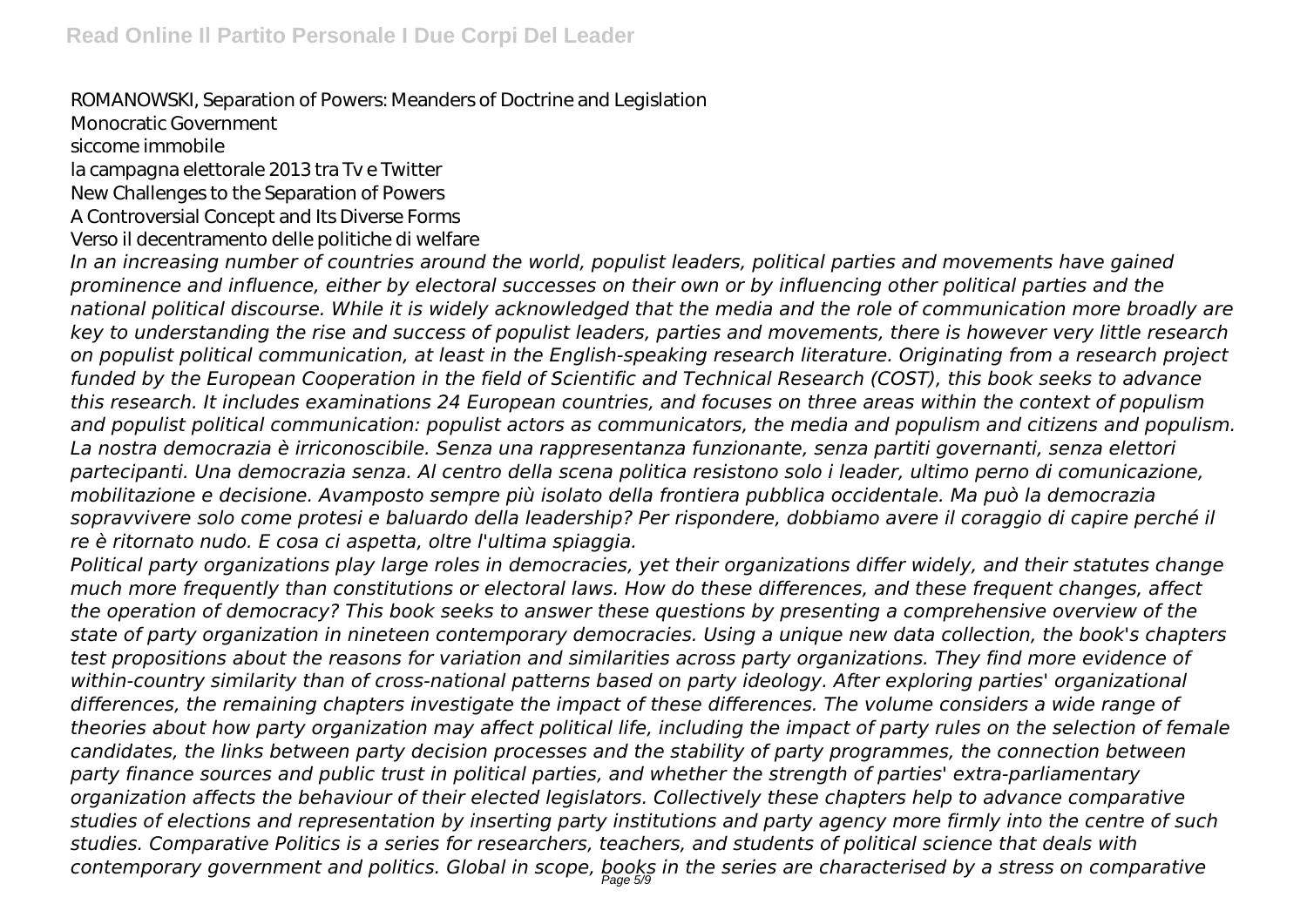*analysis and strong methodological rigour. The series is published in association with the European Consortium for Political Research. For more information visit: www.ecprnet.eu. The series is edited by Emilie van Haute, Professor of Political Science, Universite libre de Bruxelles; Ferdinand Muller-Rommel, Director of the Center for the Study of Democracy, Leuphana University; and Susan Scarrow, Chair of the Department of Political Science, University of Houston. "When is takes two first-class authors fifteen years to produce a book, the book must be taken seriously. Hyperpolitics is a highly innovative and formidable instrument for handling and understanding concepts. I miss having had to miss it in my time."---Giovanni Sartori, Columbia University --*

*Protest Elections and Challenger Parties*

*incontro di studio "Gianfranco Mor" sul diritto regionale*

*I due corpi del leader*

*Political Parties and Democracy*

*Il partito personale*

*Political Parties and Democracy [5 volumes]*

This book explains the foreign policy of Italian Prime Minister Matteo Renzi. It argues that Renzi's domestic focus and outsider status are critical in allowing us to make sense of Renzi's policies toward the European Union as well as instability in Libya and the fight against the Islamic State of Iraq and the Levant.

Despite the promise of the new "Second Republic" launched in the early 1990s, Italy remains Europe's least well-governed country. Fifteen years ago, politicians on the take and mafiosi on the make were supposedly pushed aside by a new generation of reformers and crusading magistrates. However, in this new book a team of leading experts on Italy uncovers little real progress. Badly needed reforms have foundered on bickering between the parties and their ego-centric leaders. Both left and right-wing coalitions have been guilty of impeding the anti-corruption revolution. Little has been done to improve the quality of public expenditure: infrastructure and education systems remain shambolic, and decades of periodic devaluation and deficit spending have left the economy structurally weakened. Italy's politicians are not just masters of trasformismo (an ability to reinvent and present themselves anew to voters), but of stratificazione, or "layering", the introduction of new policies and institutions without replacing those that preceded them. The result is a damaging mix of obsolete and contradictory legislation, the product of bargaining over reform by chronically weak governments in a veto-ridden polity. The outcome – immobilismo – is a system in which all parties, and democratic government itself, are steadily losing legitimacy. This book was published as a special issue of West European Politics.

The objective of this edited volume is to provide an answer by examining "the many faces of populism." The unifying element across the different explorations of the phenomenon of populism is that there is a shared genus that allows for a typology of the different faces of populism and a demarcation of what is not a form of populism.

Political parties are one of the core institutions of democracy. But in democracies around the world—rich and poor, Western and non-Western—there is growing evidence of low or declining public confidence in parties. In membership, organization, and popular involvement and commitment, political parties are not what they used to be. But are they in decline, or are they simply changing their forms and functions? In contrast to authors of most previous works on political parties, which tend to focus exclusively on long-Page 6/9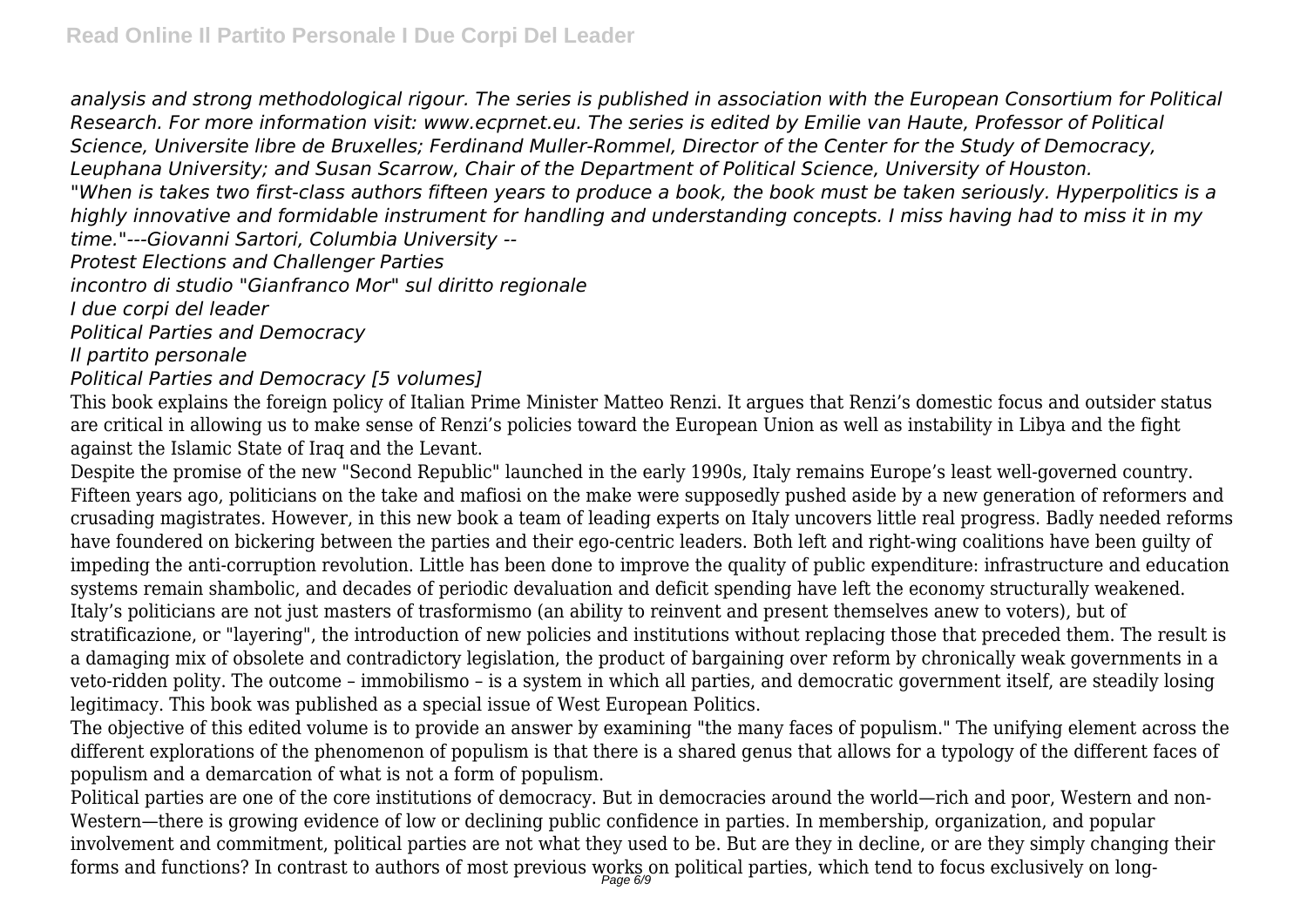established Western democracies, the contributors to this volume cover many regions of the world. Theoretically, they consider the essential functions that political parties perform in democracy and the different types of parties. Historically, they trace the emergence of parties in Western democracies and the transformation of party cleavage in recent decades. Empirically, they analyze the changing character of parties and party systems in postcommunist Europe, Latin America, and five individual countries that have witnessed significant change: Italy, Japan, Taiwan, India, and Turkey. As the authors show, political parties are now only one of many vehicles for the representation of interests, but they remain essential for recruiting leaders, structuring electoral choice, and organizing government. To the extent that parties are weak and discredited, the health of democracy will be seriously impaired. Contributors: Larry Diamond and Richard Gunther • Hans Daalder • Philippe Schmitter • Seymour Martin Lipset • Giovanni Sartori • Bradley Richardson • Herbert Kitschelt • Michael Coppedge • Ergun Ozbudun • Yun-han Chu • Leonardo Morlino • Ashutosh Varshney and E. Sridharan • Stefano Bartolini and Peter Mair.

Italy and Greece in the Economic Crisis

Il partito del capo

BREVE STORIA DELLA DEMOCRAZIA

**Hyperpolitics** 

The Digital Citizen(ship)

Understanding the Roots of the Crises

*The fundamental question uniting the contributions to this volume is: what exactly is populism? This is certainly not a new question, as a large amount of literature has focused on this topic for more than half a century. As little conceptual consensus has been reached so far, this book aims to reduce the level of abstraction. To this end, it approaches the populist phenomenon from a broader theoretical and empirical perspective, making reference to its developments on several continents. The book is divided into two parts: the first is theoretical and discusses various perspectives on populism, while the second is empirical and emphasises the diversity of the forms populism has embraced throughout the world. Without aiming to solve old dilemmas, to cover all the existing forms of populism, or to outline unequivocal conclusions, the contributions to this book fulfil a twofold task. On the one hand, they help to clarify theoretically a concept that is difficult to grasp and use. On the other hand, by way of reflecting these difficulties, they present several forms of populism worldwide. Their main purpose is to highlight the differences between the continents. Each of the chapters in the second section successfully accomplishes this, providing an overview that is useful both in analysing populism and in identifying the populist elements in national and international political actions or discourses.*

*Native scholars explore the relationship between political parties and democracy in regions around the world.*

*How do the places where people live help structure and restructure their sociopolitical identities and interests? In this book, renowned political geographer John A. Agnew presents a theoretical model that addresses the relation of place to politics and applies it to a series of historicogeographical case studies set in modern Italy. For Agnew, place is not just a static backdrop against which events occur, but a dynamic component of social, economic, and political processes. He shows, for instance, how the lack of a common "landscape ideal" or physical image of Italy delayed the development of a sense of nationhood among Italians after unification. And Agnew uses the post-1992 victory of the Northern League over the Christian Democrats in many parts of northern Italy to explore how parties are replaced geographically during periods of intense political change.* Providing a fresh new approach to studying the role of space and place in social change, Place and Politics in Modern Italy will interest geographers,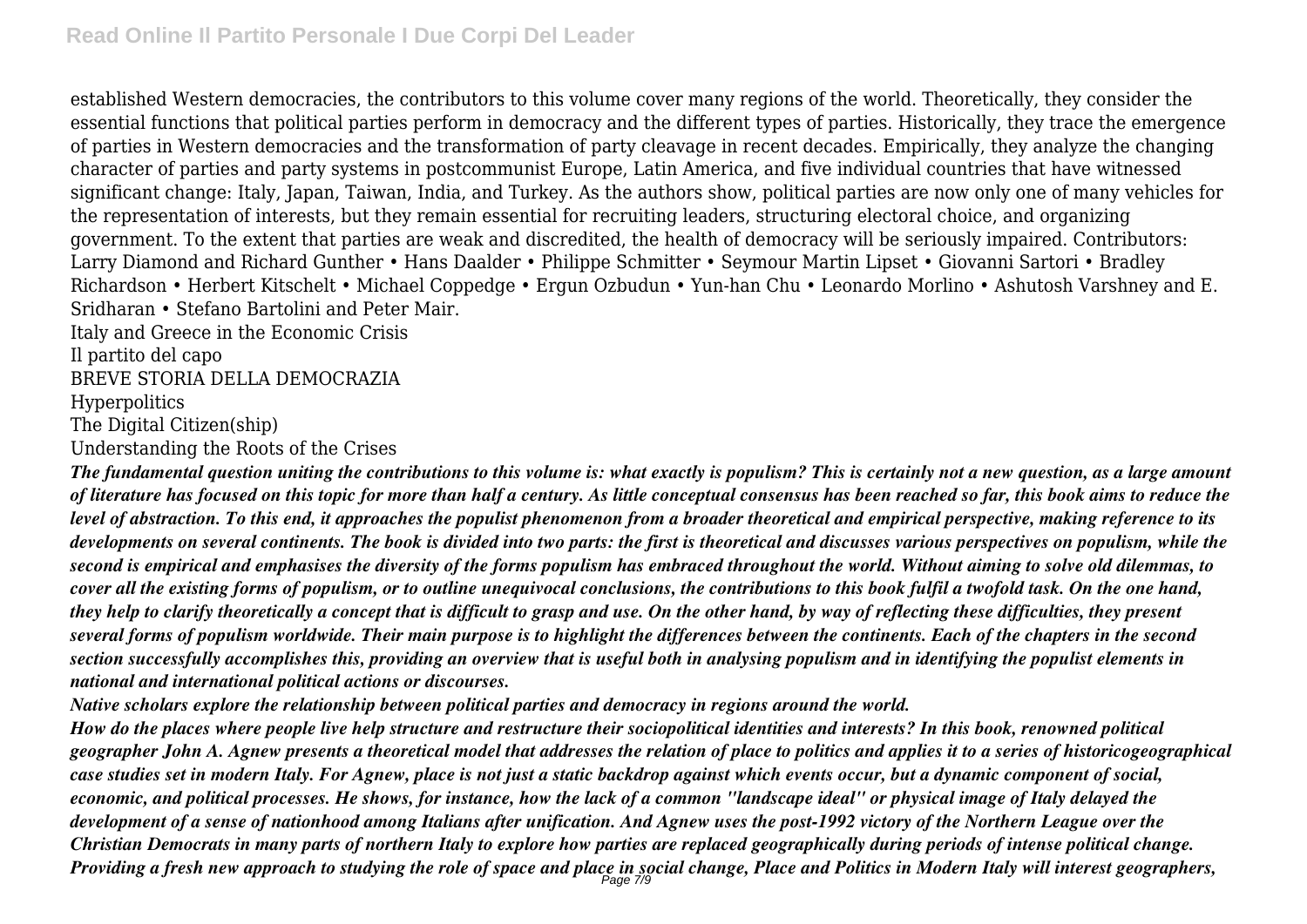## *political scientists, and social theorists.*

*In 2009 Beppe Grillo, a well-known Italian comedian, established the Five Star Movement with the aim of sending a handful of citizens to municipal councils to act as the watchdog of a professional political class often perceived as corrupt and self-interested. However, in the Italian general elections of February 2013, despite still largely being considered a small protest movement, the party gained the undisputed role of leading political actor gaining just under 9 million votes and sending 163 Deputies and Senators to the Italian parliament. The birth and rapid rise of the Five Star Movement represents an electoral earthquake with no parallels in Italy and the whole of post-1945 Western Europe and a phenomenon likely to shape the Italian political scene for many years to come. Drawing on an extensive array of data and face-to-face interviews, this volume offers an empirically grounded explanation of the surprising electoral success of the Five Star Movement and presents a realistic picture of this party in its manifold aspects: organisational structure, communication style, linkages with civil society, ideological nature and positioning in the Italian political system. The Italian Case in a Comparative Perspective*

*Organisation, Communication and Ideology*

*Italy in Uncharted Territory*

*Contemporary Populism*

*The Radical Left Party Family in Western Europe, 1989-2015*

## *Routledge Handbook of Political Advertising*

This book provides an innovative analysis and interpretation of the overall trajectory of the Western European radical left from 1989 to 2015. After the collapse of really existing communism, this party family renewed itself and embarked on a recovery path, seeking to fill the vacuum of representation of disaffected working-class and welfarist constituencies created by the progressive neoliberalisation of European societies. The radical left thus emerged as a significant factor of contemporary political life but, despite some electoral gains and a few recent breakthroughs (SYRIZA in Greece, PODEMOS in Spain), it altogether failed to embody a credible alternative to neoliberalism and to pave the way for a turn to a different developmental model. This book investigates why this was the case, combining aggregate (17 countries), case study (Germany, Italy, and France), and comparative methods. It accurately charts the evolution of the nature, strength, cohesion, and influence of the Western European radical left, offering new insights in explaining its behaviour, success, and limits. It is essential reading for scholars, students, and activists interested in the radical left and in contemporary European politics. «Nella crisi dei partiti, il leader appare ormai privo della corazza della responsabilità collegiale, secolare conquista della civiltà statale. Come gli antichi sovrani, cui sempre più rassomiglia, il capo del partito personale torna a essere nudo». La nuova edizione di un libro che ha lasciato un segno nel dibattito politico italiano, entrando a far parte del nostro lessico quotidiano. Both in Greece in 2012 and Italy in 2013, it took two elections to form a government. A repeat parliamentary contest was required in Greece and the unprecedented re-election of the outgoing President of the Republic in Italy before a cabinet could be formed. Against a background of economic crisis and national austerity, both countries experienced 'protest elections' in

which the overriding concern for an unusually large proportion of voters was not to choose a government but to express